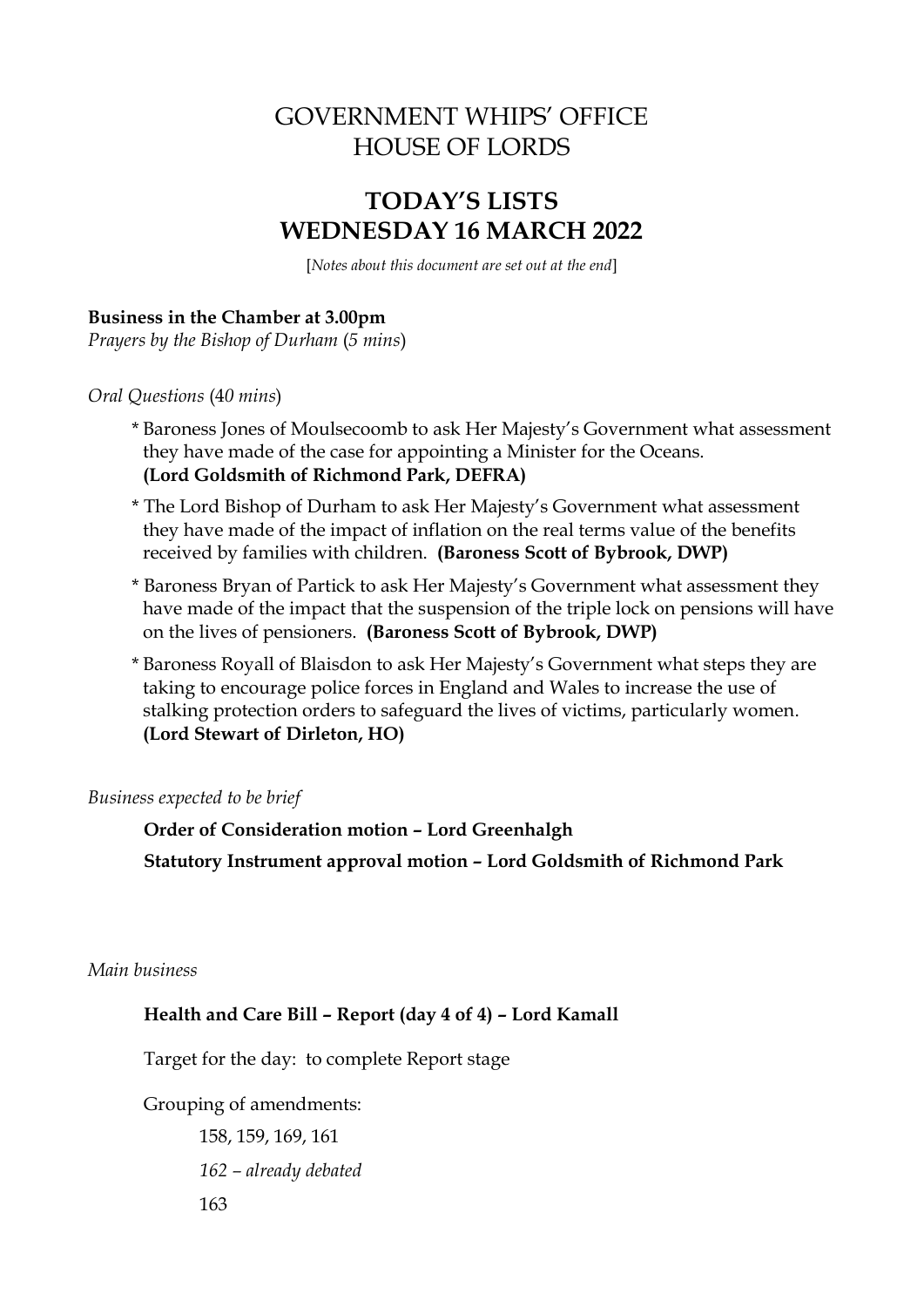164, 180 165 166, 167 *168, 169 – already debated*  170 *171 – already debated* 172 *173 – already debated*  174 176 *177, 178 – already debated*  179 *181, 182 – already debated*  183 *184 – already debated* 184ZBA *184ZBB, 184ZC, 184A, g185, g186, g187 – already debated*

*At a convenient point after 7.30pm*

*Dinner break business Questions on an Oral Statement made in the House of Commons on Monday 14 March*

**'Ukraine Sponsorship Scheme' – Lord Harrington of Watford (DLUHC)**

*Estimated rising time* 

The House is expected to sit late

#### **Business in Grand Committee in the Moses Room at 4.15pm**

**European Union (Withdrawal) Act 2018 (Repeal of EU Restrictions in Devolution Acts etc.) Regulations 2022 – Consideration in Grand Committee – Lord Greenhalgh**